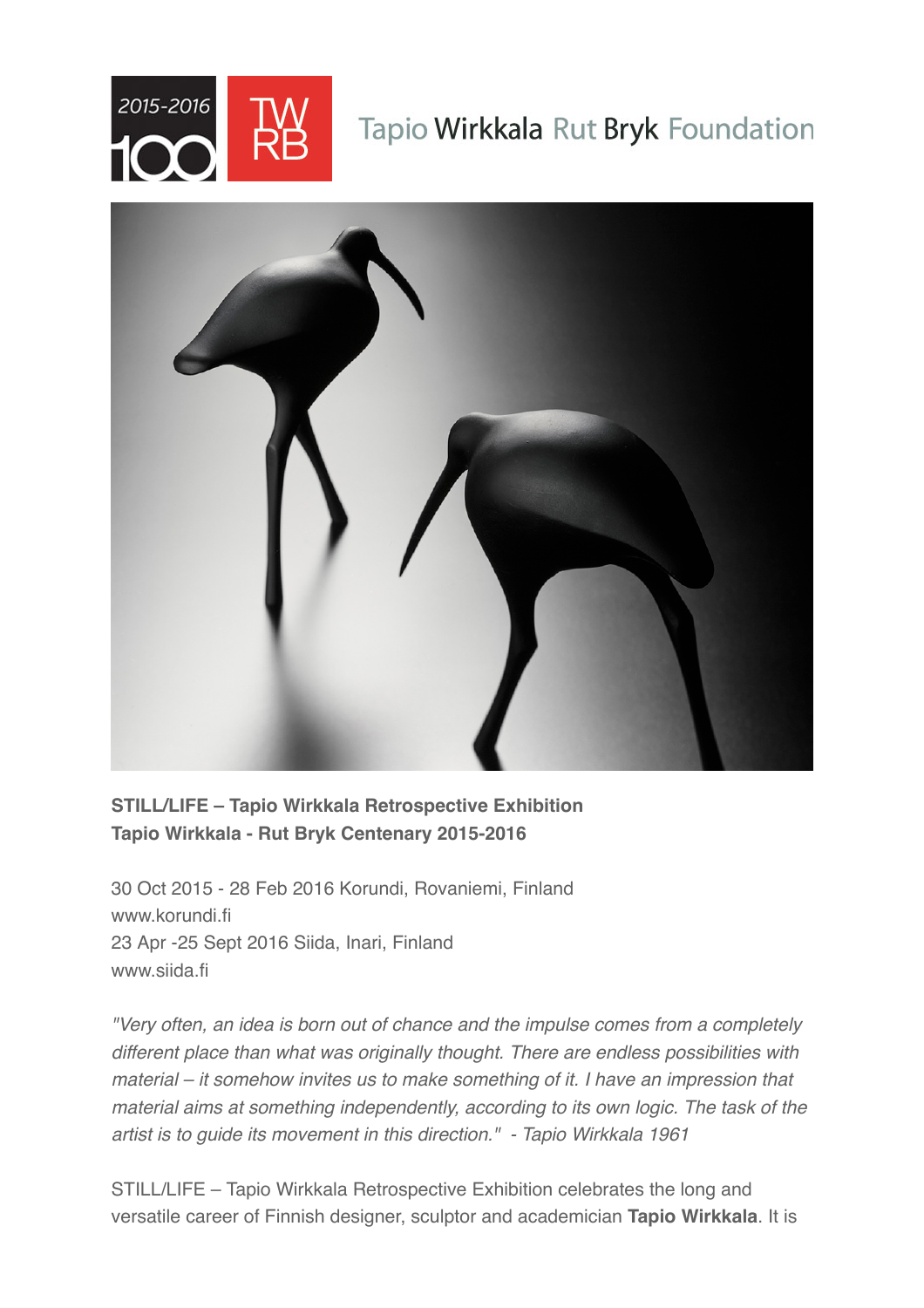also the main exhibition of the Tapio Wirkkala - Rut Bryk centenary. The exhibition offers a glimpse into the world of Wirkkala, his thoughts and his career. Alongside some of his classic works, the exhibition also displays hitherto unseen objects.

The exhibition curation and architecture is by designer **Harri Koskinen**, whose vision was to build on the creations and lifework of Wirkkala. The exhibition is divided into two parts: LIFE presents the work and life of Wirkkala, his creative process, travels and underlining ideas. Many personal items are included in the exhibition, such as his ever-present smoking pipe, and a selection of tools.

STILL reminds visitors of Tapio Wirkkala's identity as a sculptor. His handwork skills were astonishing. If the glassblowers, mould-makers or carpenters could not bring an idea of Wirkkala's to life, he would do it himself. STILL is composed of Wirkkala's art pieces from plywood to glass.

*"Working with my hands means a lot to me. I could even say that it has almost a therapeutical effect on me as I make sculptures and give shape to natural materials. They inspire me and tempt me to try new things… It takes me to another world. To a world where even at the loss of vision the eyes found on the fingertips can sense movement and the endless change of geometric shapes." - Tapio Wirkkala, 1979* 

The exhibition is a visual offering of Wirkkala's production over the years. Tapio Wirkkala was unbelievably productive. One project might include hundreds – if not thousands – of sketches, plans and prototypes, and only a fraction of these made it to production. In addition to the well-known classics, the exhibition also includes rarer items and works of art. The set of works also shows plans and projects that were never realised, as well as prototypes of utensils and one-off items.

Lapland was an important place for Wirkkala. It was his go-to destination from the metropolises of the world and trips to Lapland were marked on his calendar carefully in advance. There was no temptation or invitation to any event in the world to make him cancel these plans.

*"Lapland has become a place where I recharge my batteries. It is my lifeline when I feel I am about to drown. When I become distressed by sensing the European excesses, with all their by-products, self-centredness and the sweaty smell of ambition… when I feel as if I am drowning and when the pain hits me hard, I make an exit to Lapland. It is, for me, a way to re-focus and to stay alive… Finding myself alone from time to time is important to me; to have the distance to think and to place human relations in their correct proportions. Nature shows the same ongoing process that humans incorporate: winter, spring, summer, autumn – it is a process that repeats itself, yet still remains new and exciting."* - Tapio Wirkkala, 1975

Tapio Wirkkala was open, warm and he easily found excitement in new things.